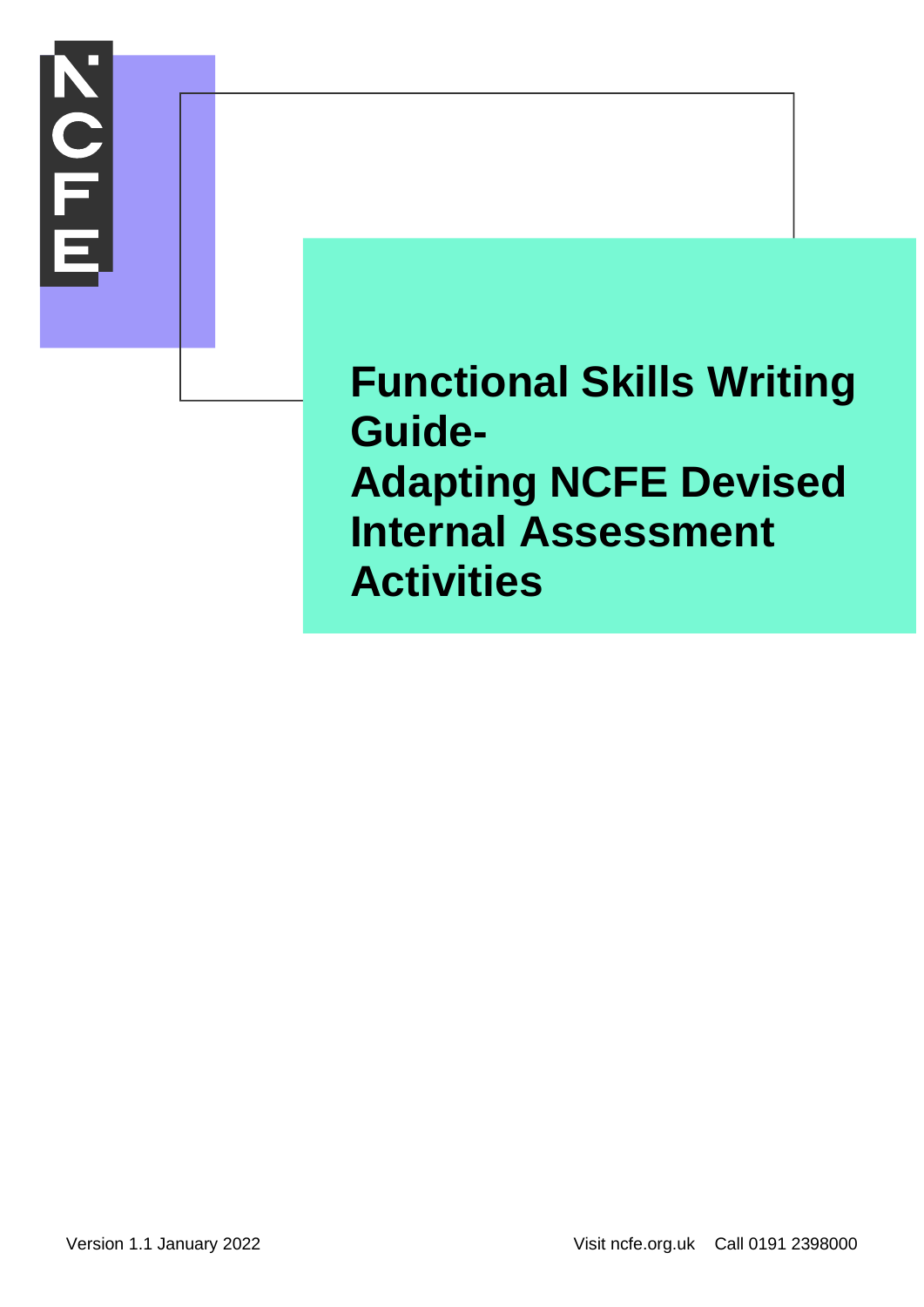| <b>Contents</b>                                                  |   |
|------------------------------------------------------------------|---|
| <b>Assessment Adaptations</b>                                    | 3 |
| Introduction                                                     | 3 |
| Approval                                                         | 3 |
| <b>Continuous Review</b>                                         | 3 |
| <b>Writing Requirements</b>                                      | 5 |
| <b>Speaking, Listening and Communicating</b>                     | 5 |
| Setting the Scenario                                             | 5 |
| Example Scenario - Level 2 Speaking, Listening and Communicating | 5 |
| Setting the Topic                                                | 5 |
| Setting the Title and Aim for Group Discussions                  | 6 |
| <b>Providing Stimulus Material</b>                               | 6 |
| <b>Activity Templates</b>                                        | 6 |
| Demonstrating Fitness for Purpose                                |   |
| <b>Contextualisation Requirements</b>                            | 8 |
| <b>Context Selection</b>                                         | 8 |
| Language                                                         | 8 |
| Images and Diagrams                                              | 8 |
| Live Internal Assessments                                        | 9 |
| Exemplars                                                        | 9 |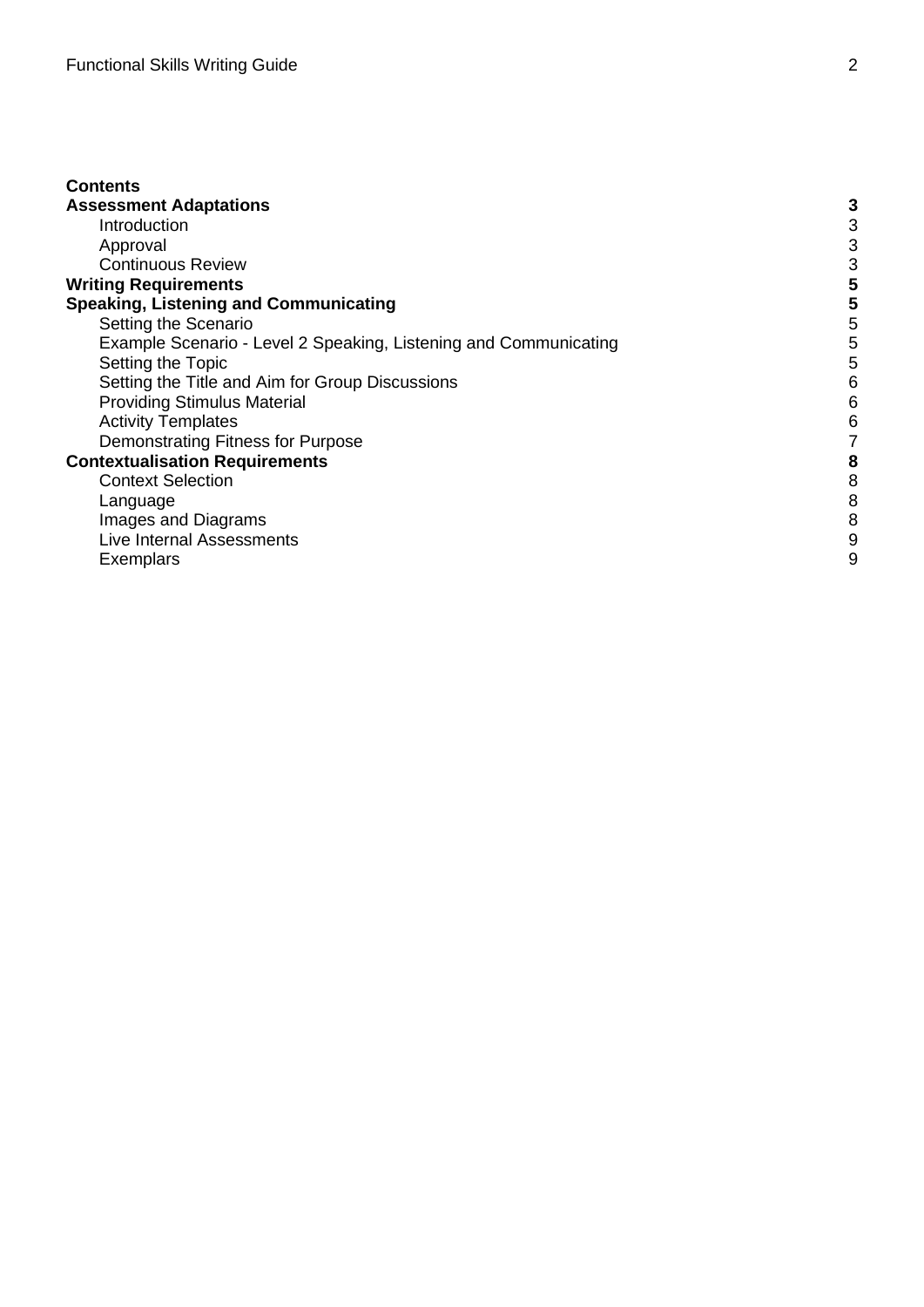# <span id="page-2-0"></span>**Assessment Adaptations**

#### <span id="page-2-1"></span>**Introduction**

This document will help centres to devise or contextualise assessment tasks, where permitted. This guidance document is designed to support assessors to ensure the integrity of all internal assessments.

Centre devised writing of tasks is permitted for the below assessment components. Centres must write their own assessment content within the framework provided by NCFE.

#### **Centre devised writing is permitted for the following assessment components:**

- Speaking, Listening and Communicating Entry Level 1
- Speaking, Listening and Communicating Entry Level 2
- Speaking, Listening and Communicating Entry Level 3
- Speaking, Listening and Communicating Level 1
- Speaking, Listening and Communicating Level 2

Contextualisation is the process of changing the context of an internal controlled assessment, to make the assessment more accessible for learners.

#### **Contextualisation is permitted for the following assessments:**

- Writing Entry Level 1 (Writing question paper only)
- Writing Entry Level 2 (Writing question paper only)
- Writing Entry Level 3 (Writing question paper only)
- Mathematics Entry Level 1
- Mathematics Entry Level 2
- Mathematics Entry Level 3

Centres are also permitted to contextualise the NCFE devised activities for Speaking, Listening and Communicating.

Functional Skills assessments that are not listed above are not permitted to be contextualised, including the Writing spelling tests at Entry Level.

#### <span id="page-2-2"></span>**Approval**

Centre devised or contextualised assessments must be approved by NCFE **prior to delivery.** Centre devised or contextualised assessments should be uploaded via the QualHub submission form.

Once received, all of the required materials will be reviewed by NCFE.

<span id="page-2-3"></span>Centres **must** notify their External Quality Assurer of their intention to deliver centre devised or contextualised materials, prior to the External Quality Assurer's first visit.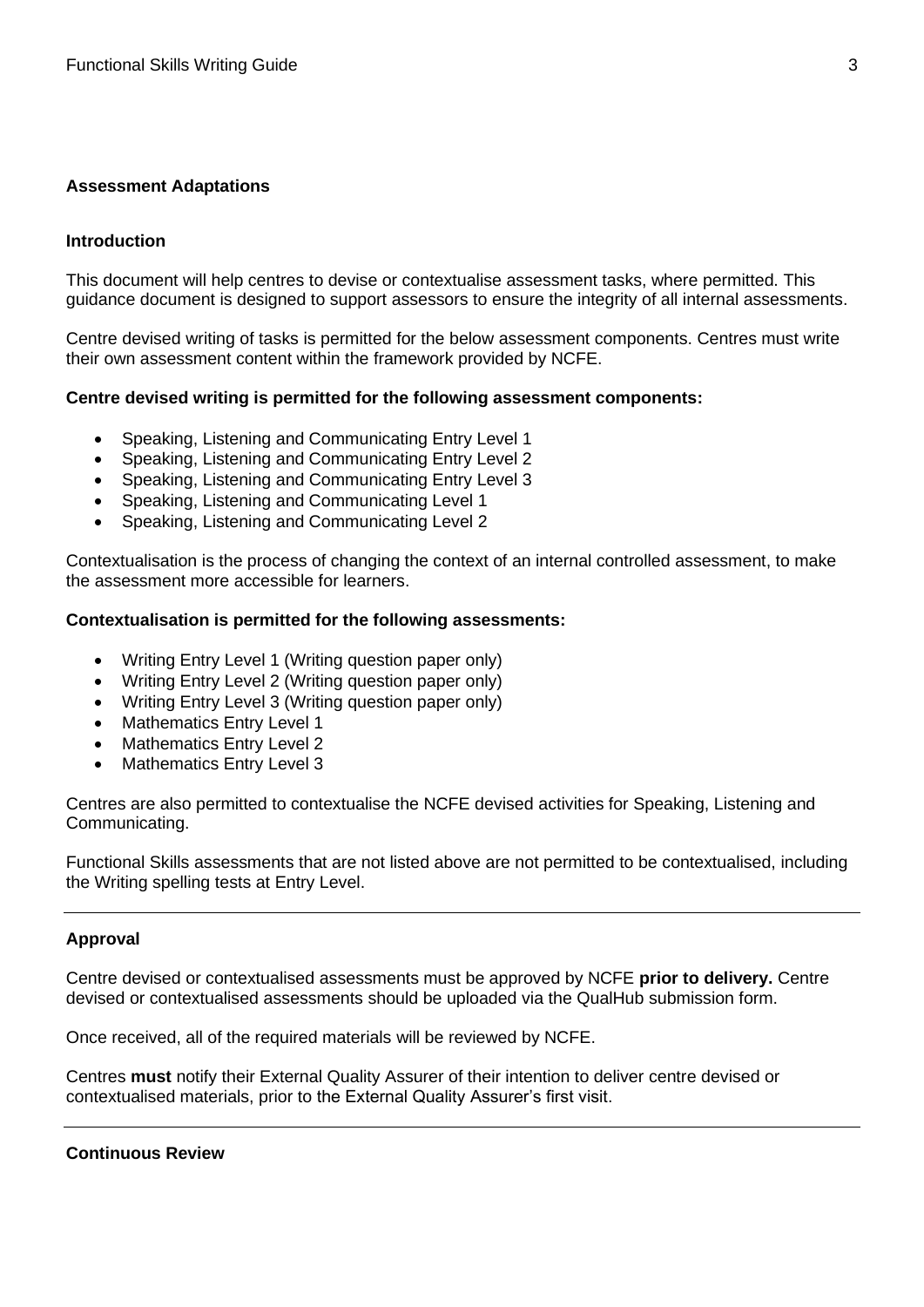Once an assessment has been approved by NCFE, and the centre has received notification of that outcome, the assessment can be delivered.

All materials will be **reviewed by NCFE** six months after the assessments are delivered for the first time. The outcome of the review may mean that the assessment/s require revisions or retirement.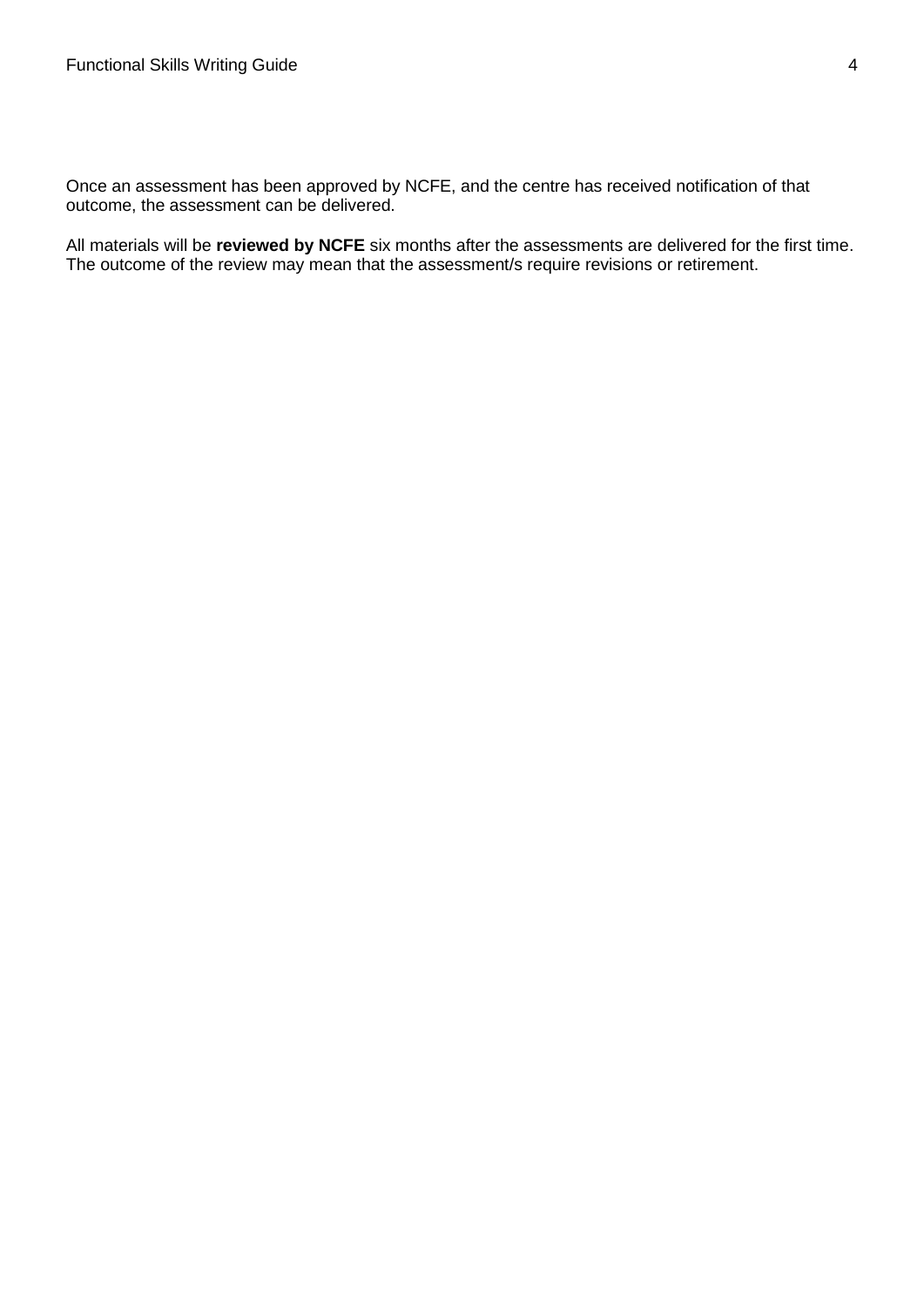### <span id="page-4-0"></span>**Writing Requirements**

All Speaking, Listening and Communicating assessments will be provided with an activity specification and activity template.

Centres **are** not permitted to change the structure of the assessment, but are able to use the template to devise their own assessment content.

# <span id="page-4-1"></span>**Speaking, Listening and Communicating**

At each level, NCFE permits for the Functional Skills English Speaking, Listening and Communicating assessment to be centre devised, whereby centres are authorised to write their own scenario using a context suitable for their learners.

### <span id="page-4-2"></span>**Setting the Scenario**

All Speaking, Listening and Communicating assessments must present a scenario which is realistic and familiar to the learner that will reliably assess the intended knowledge or skill.

Centre devised scenarios must:

- set a challenge or problem for learners to address
- allow opportunity for differentiation between learner evidence
- be accessible for the age of the learners
- be free from obvious bias (gender, race, ethnicity etc.)
- be no more than 150 words.

# <span id="page-4-3"></span>**Example Scenario - Level 2 Speaking, Listening and Communicating**

# **Scenario**

Most people nowadays are keen to live a healthy life style, which includes eating a healthy, balanced diet. Many food producers advertise their products as being healthy or being aware of what people want. However, this is often for commercial purposes, with the reality being that many people still have an unhealthy diet.

Why does this scenario work?

- It states an authentic, current problem relevant and accessible to the age range of learners
- It is free from bias and allows for accessibility for all learners
- The scenario outlines a broad problem which allows for a number of different approaches and which provides a unifying theme from which to build a number of different assessment tasks
- The level of language is appropriate for the age range of learners.

# <span id="page-4-4"></span>**Setting the Topic**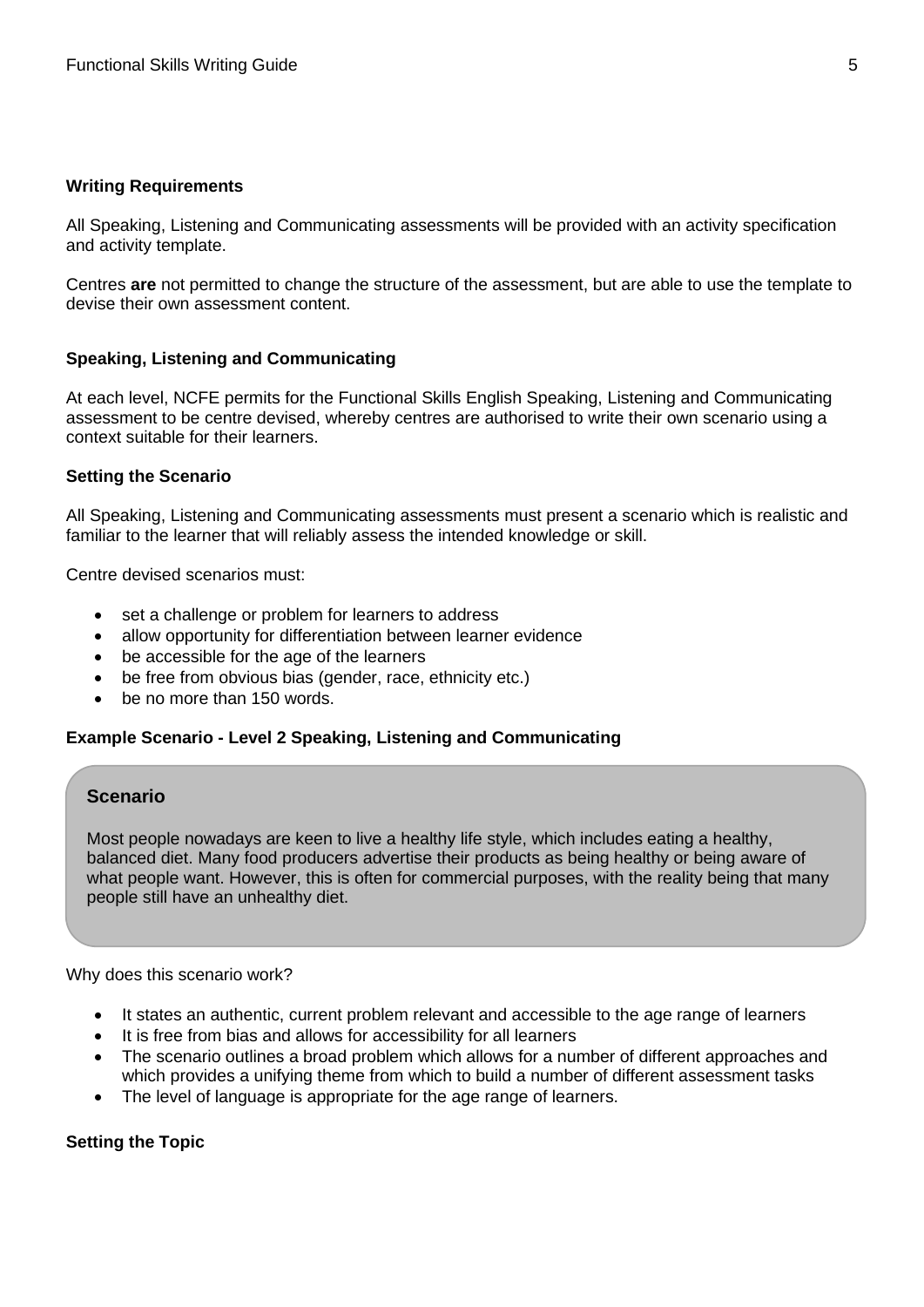Once a scenario is selected, centres must determine a range of four or five functional topics depending on the level. Learners will select and agree with the Assessor which of the topics they will use to complete their assessment.

Centre devised topics must:

- be related to the scenario
- be comparable in demand
- not cause offence to any learner or group of learners
- be realistic and appropriate for the subject level
- be accessible for the age of the learners.

### <span id="page-5-0"></span>**Setting the Title and Aim for Group Discussions**

The group discussion title must relate to the scenario and an aim must be provided to the group, to ensure that a consensus can be reached.

In addition to the above topic points, centre devised titles and aims must allow learners to ask and respond to questions in line with the subject content statements for the particular level.

#### <span id="page-5-1"></span>**Providing Stimulus Material**

Centres may choose to provide stimulus material, or direct learners to where useful information can be located, as appropriate to the level of assessment.

# <span id="page-5-2"></span>**Activity Templates**

Centres can obtain an editable version of the Speaking, Listening and Communicating Activity Templates via the qualification page on QualHub.

These templates will indicate where assessors are required to write their own content.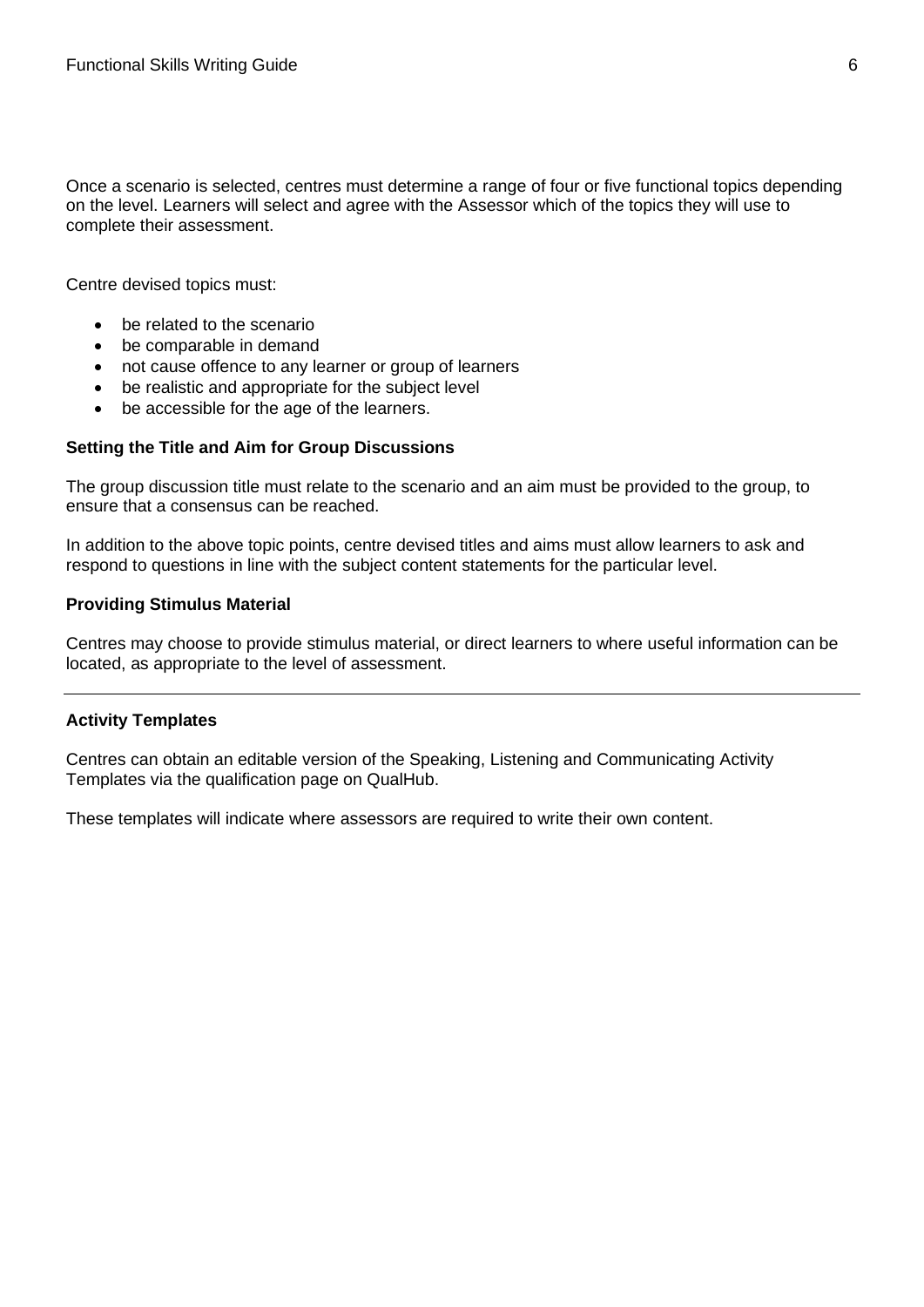# <span id="page-6-0"></span>**Demonstrating Fitness for Purpose**

All centre devised or contextualised assessments must be fit for purpose, appropriate for assessment and consistent with the relevant specifications.

### **To be fit for purpose, every Speaking, Listening and Communicating assessment must provide the learner with the opportunity to meet the subject content statements at the appropriate level.**

Centres should use a subject content coverage grid when centre devising or contextualising. Subject content coverage grids can be found via the qualification page on QualHub. An **example** of a completed Level 2 grid is below.

| <b>Subject Content Statement</b>                                                                                  |                                                                                                                                 | Opportunity to meet the<br><b>Subject Content Statement</b> |                                      |   |                   |
|-------------------------------------------------------------------------------------------------------------------|---------------------------------------------------------------------------------------------------------------------------------|-------------------------------------------------------------|--------------------------------------|---|-------------------|
| This should include extended narratives and information<br>(information may be on technical, concrete or abstract |                                                                                                                                 | <b>Presentation</b>                                         | <b>Question and</b><br><b>Answer</b> |   | <b>Discussion</b> |
| topics), discussions, detailed explanations and<br>presentations, all of varying lengths.                         |                                                                                                                                 |                                                             | P                                    | A |                   |
| L2.2.1                                                                                                            | Identify relevant information from extended<br>explanations or presentations                                                    |                                                             |                                      | ✓ |                   |
| L2.2.2                                                                                                            | Follow narratives and lines of argument                                                                                         |                                                             |                                      | ✓ | ✓                 |
| L2.2.3                                                                                                            | Respond effectively to detailed or extended<br>questions and feedback                                                           |                                                             | $\checkmark$                         |   |                   |
| L2.2.4                                                                                                            | Make requests and ask detailed and pertinent<br>questions to obtain specific information in a<br>range of contexts              |                                                             |                                      | ✓ | ✓                 |
| L2.2.5                                                                                                            | Communicate information, ideas and opinions<br>clearly and effectively, providing further detail<br>and development if required |                                                             | ✓                                    |   |                   |
| $\overline{L}$ 2.2.6                                                                                              | Express opinions and arguments and support<br>them with relevant and persuasive evidence                                        |                                                             | $\checkmark$                         |   | ✓                 |
| L2.2.7                                                                                                            | Use language that is effective, accurate and<br>appropriate to context and situation                                            |                                                             | ✓                                    | ✓ |                   |
| L2.2.8                                                                                                            | Make relevant and constructive contributions<br>to move discussion forward                                                      |                                                             | ✓                                    | ✓ | ✓                 |
| L2.2.9                                                                                                            | Adapt contributions to discussions to suit<br>audience, purpose and medium                                                      | ✓                                                           | ✓                                    | ✓ | ✓                 |
| L2.2.10                                                                                                           | Interject and redirect discussion using<br>appropriate language and register                                                    |                                                             |                                      |   | ✓                 |

*During the question and answer Task, learners will take the role of either the Presenter (P) or the Audience (A).*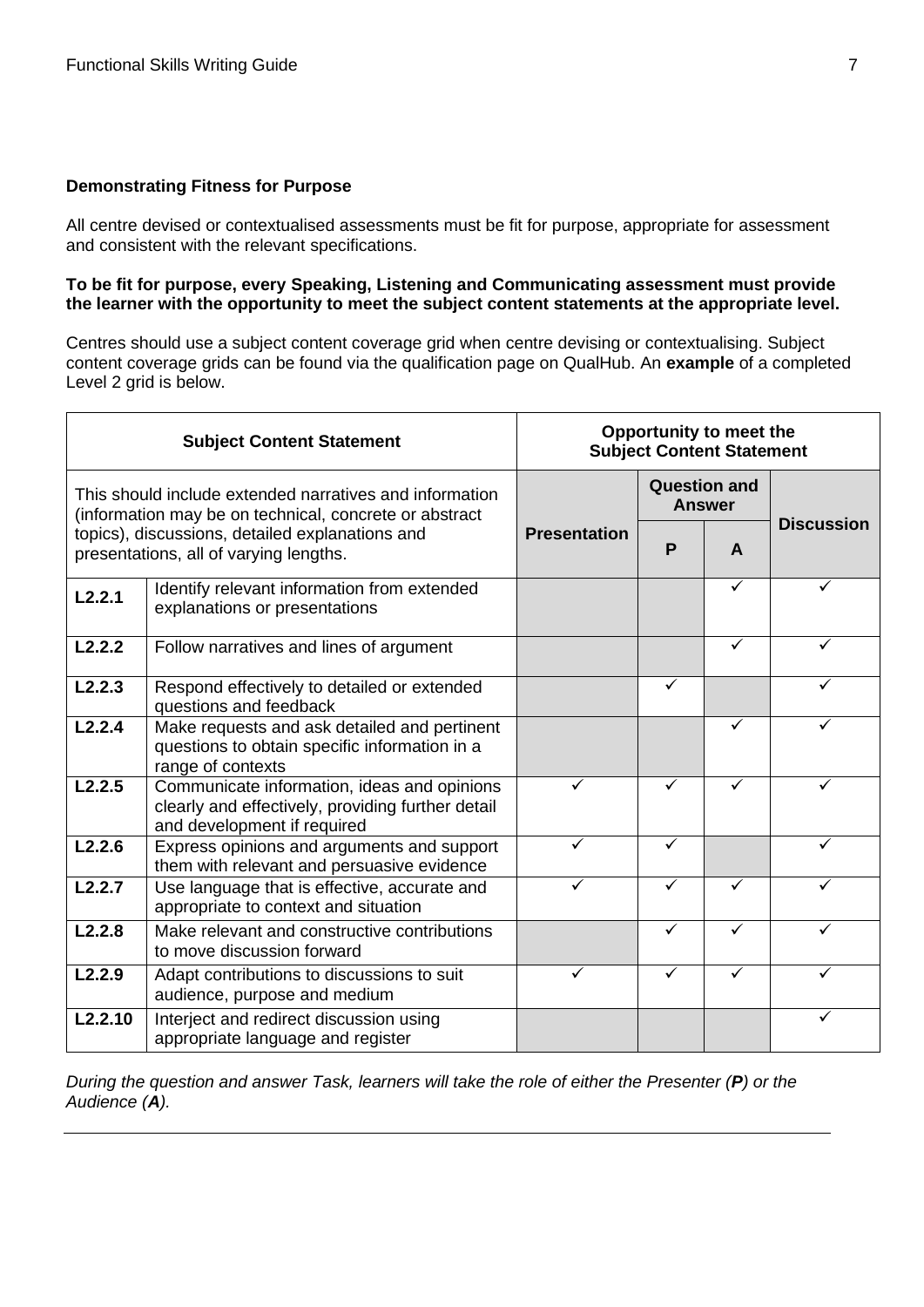# <span id="page-7-0"></span>**Contextualisation Requirements**

Where contextualisation is permitted, centres are authorised only to change the contexts presented by a task, not the purpose of the assessment.

When contextualising tasks centres must ensure that:

- **the structure, approach and outcome of the tasks are not changed**
- new materials are a **direct comparison** in terms of level, language and complexity
- new materials are **like-for-like** in terms of the number and style of documents
- there are no changes to the specified conditions under which the assessment must be completed, including assessment durations and required resources.

# <span id="page-7-1"></span>**Context Selection**

Contexts must contain no bias, and not result in any adverse outcomes for learners who share a particular characteristic.

All contexts must:

- not cause offence to any learner or group of learners
- not rely on the general knowledge of the learner and will ensure that only subject knowledge is being assessed
- be realistic and appropriate for the subject level
- be accessible for the age range of the learners.

# <span id="page-7-2"></span>**Language**

NCFE assessments are written using accessible language appropriate for the level of demand of the qualification.

All language must:

- use active sentences when possible
- use familiar everyday language appropriate to the level. For Mathematics assessments, the language and vocabulary used should be appropriate for the qualifications one level below that being assessed.
- avoid using double negatives
- not use sentences with more than one clause at Entry level
- avoid colloquialisms
- ensure careful consideration of words which have dual or different meanings in subject specific or everyday language
- not change the intended purpose of the task.

#### <span id="page-7-3"></span>**Images and Diagrams**